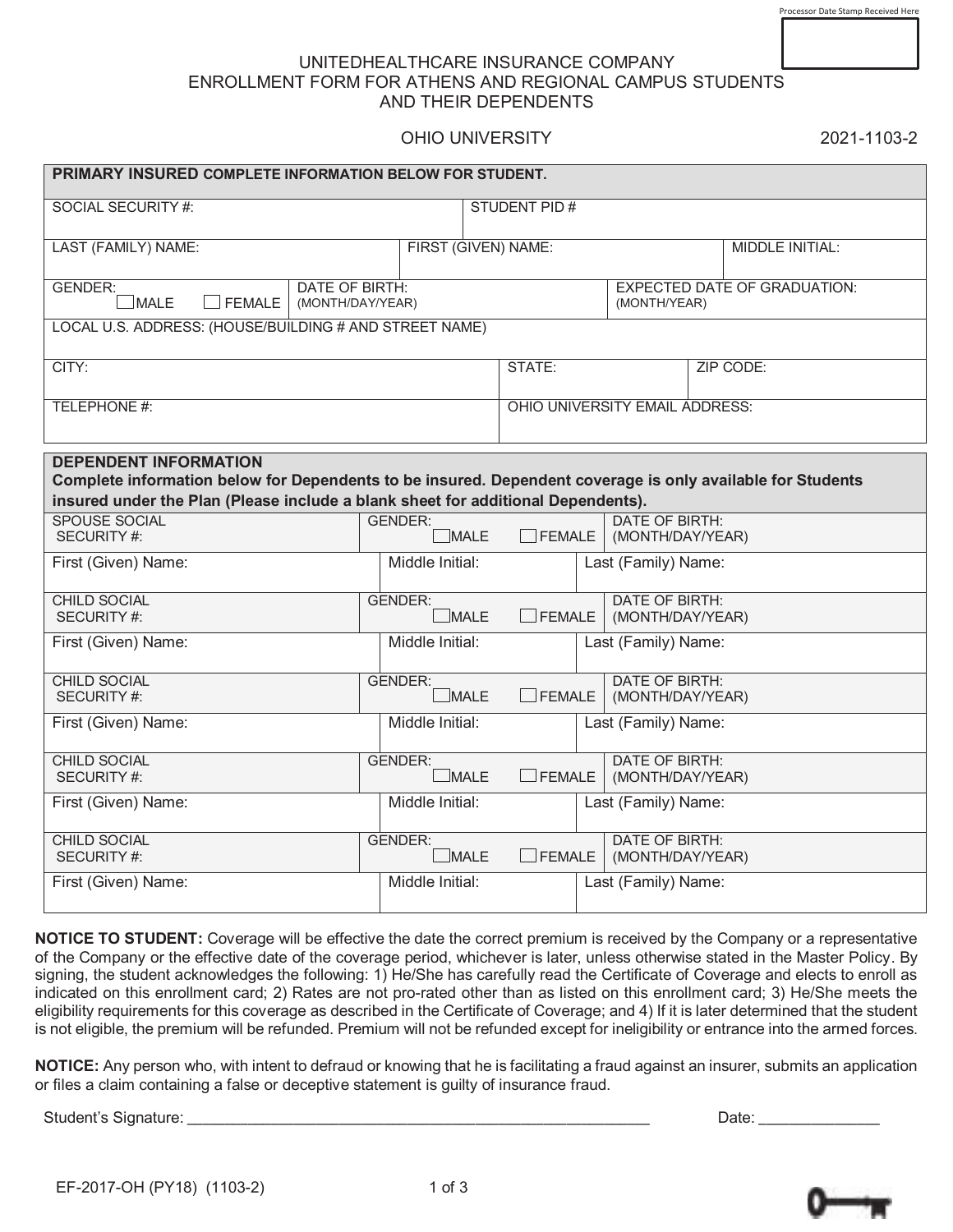| I elect to purchase Injury and Sickness insurance coverage under the University's student insurance plan.<br>Below are the choices I have made. |                                                                                                        |  |  |  |
|-------------------------------------------------------------------------------------------------------------------------------------------------|--------------------------------------------------------------------------------------------------------|--|--|--|
| <b>DOMESTIC STUDENTS</b>                                                                                                                        |                                                                                                        |  |  |  |
| Choose your Campus Location:                                                                                                                    |                                                                                                        |  |  |  |
| Athens<br>П                                                                                                                                     | Proctorville<br>Eastern (St. Clairsville)<br>$\Box$<br>$\Box$                                          |  |  |  |
| Chillicothe<br>П                                                                                                                                | Southern (Ironton)<br>eCampus<br>П<br>П                                                                |  |  |  |
| Cleveland<br>$\Box$                                                                                                                             | Zanesville<br>Lancaster<br>П<br>$\perp$                                                                |  |  |  |
| <b>Dublin</b><br>□                                                                                                                              | Pickerington<br>$\Box$                                                                                 |  |  |  |
| <b>INSURED CATEGORY:</b>                                                                                                                        | Domestic Undergraduate<br>Domestic Medical (HCOM)<br>Ш<br>⊔<br><b>Domestic Graduate</b>                |  |  |  |
| <b>ID Codes</b>                                                                                                                                 | Fall $(F-)$<br>Summer (S-)<br>Spring (G)                                                               |  |  |  |
| Student<br>1                                                                                                                                    | $\Box$ \$ 820.00<br>$\Box$ \$ 1,071.00 $\Box$ \$ 934.00                                                |  |  |  |
| Spouse<br>2                                                                                                                                     | $\Box$ \$ 820.00<br>$\Box$ \$ 1,071.00<br>$\Box$ \$934.00                                              |  |  |  |
| One Child<br>3                                                                                                                                  | $\Box$ \$ 1,071.00 $\Box$ \$ 934.00<br>$\square$ \$ 820.00                                             |  |  |  |
| Two or more Children                                                                                                                            | $\Box$ \$ 2,142.00 $\Box$ \$ 1,868.00<br>$\Box$ \$ 1,640.00                                            |  |  |  |
| <b>EFFECTIVE/EXPIRATION PERIODS:</b><br><b>SELECT ONLY (1) COVERAGE PERIOD</b>                                                                  |                                                                                                        |  |  |  |
| $\Box$ Fall<br>8/16/2021                                                                                                                        | to 12/31/2021                                                                                          |  |  |  |
| 1/1/2022<br>$\Box$ Spring                                                                                                                       | to 4/30/2022                                                                                           |  |  |  |
| 5/1/2022<br>$\Box$ Summer                                                                                                                       | to 8/15/2022                                                                                           |  |  |  |
|                                                                                                                                                 |                                                                                                        |  |  |  |
| <b>INTERNATIONAL STUDENTS</b>                                                                                                                   |                                                                                                        |  |  |  |
| <b>Choose your Campus Location:</b>                                                                                                             |                                                                                                        |  |  |  |
| Athens<br>$\Box$<br>Chillicothe                                                                                                                 | Proctorville<br>Eastern (St. Clairsville)<br>$\Box$<br>П                                               |  |  |  |
| П<br>Cleveland<br>П                                                                                                                             | eCampus<br>Southern (Ironton)<br>$\Box$<br>$\Box$<br>Zanesville<br>Lancaster<br>П<br>$\perp$           |  |  |  |
| Dublin<br>□                                                                                                                                     | Pickerington<br>$\Box$                                                                                 |  |  |  |
|                                                                                                                                                 |                                                                                                        |  |  |  |
| <b>INSURED CATEGORY:</b>                                                                                                                        | International Undergraduate<br>International Medical (HCOM)<br>⊑<br>⊔<br><b>International Graduate</b> |  |  |  |
| <b>ID Codes</b>                                                                                                                                 | Fall $(F-)$<br>Summer (S-)<br>Spring (G)                                                               |  |  |  |
| Student<br>6                                                                                                                                    | $\Box$ \$ 820.00<br>$\Box$ \$ 1,071.00 $\Box$ \$ 934.00                                                |  |  |  |
| Spouse<br>7                                                                                                                                     | $\Box$ \$ 1,071.00 $\Box$ \$ 934.00<br>\$820.00<br>$\Box$                                              |  |  |  |
| One Child<br>8                                                                                                                                  | $\Box$ \$ 1,071.00 $\Box$ \$ 934.00<br>$\Box$ \$ 820.00                                                |  |  |  |
| Two or more Children<br>9                                                                                                                       | $\Box$ \$ 2,142.00<br>$\Box$ \$ 1,868.00<br>$\Box$ \$ 1,640.00                                         |  |  |  |
| <b>SELECT ONLY (1) COVERAGE PERIOD</b><br><b>EFFECTIVE/EXPIRATION PERIODS:</b>                                                                  |                                                                                                        |  |  |  |
| 8/16/2021<br>Fall<br>⊔                                                                                                                          | to 12/31/2021                                                                                          |  |  |  |
| 1/01/2022<br>Spring<br>Ц                                                                                                                        | to 4/30/2022                                                                                           |  |  |  |
| Summer<br>5/01/2022                                                                                                                             | to 8/15/2022                                                                                           |  |  |  |
|                                                                                                                                                 |                                                                                                        |  |  |  |